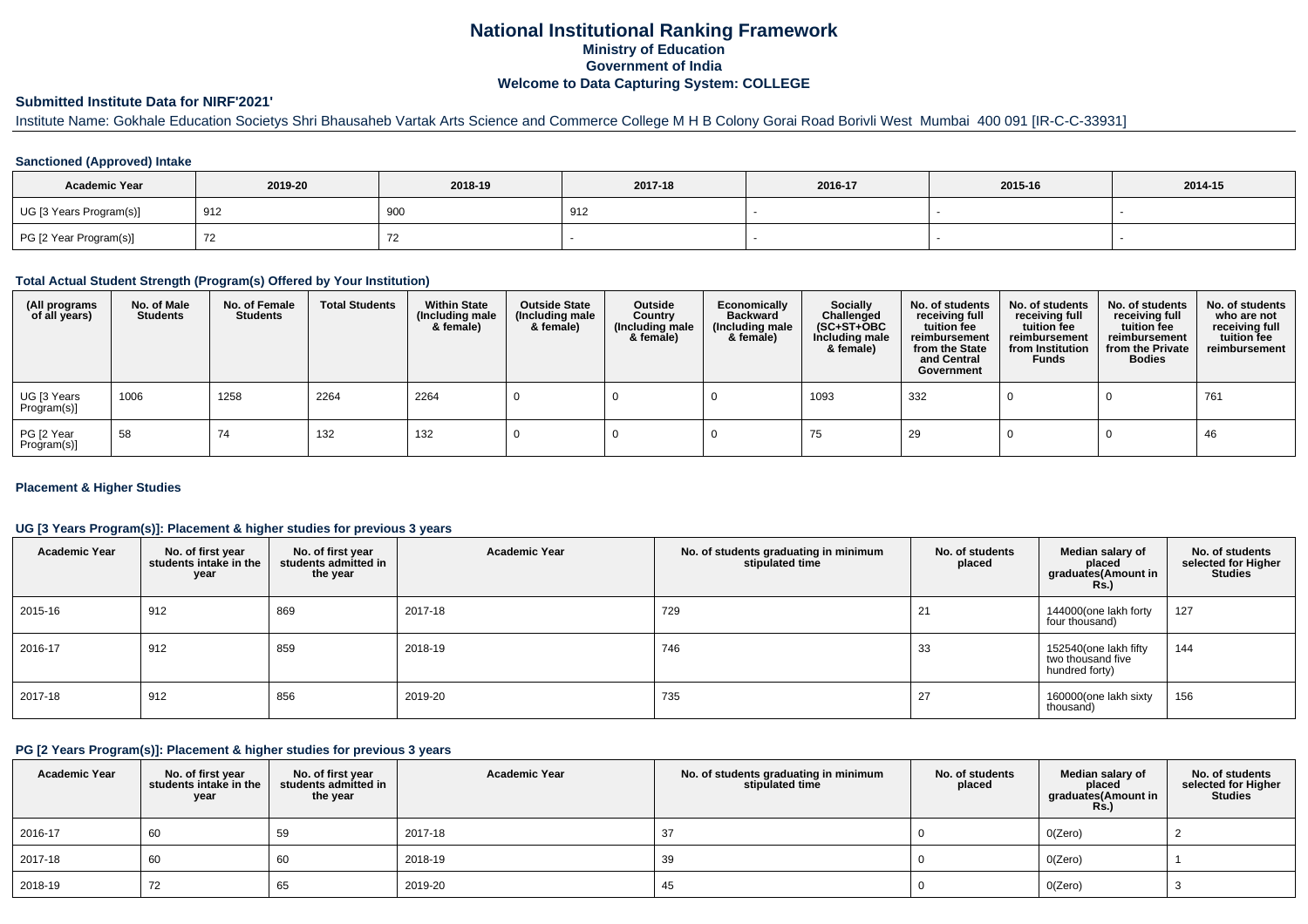### **Financial Resources: Utilised Amount for the Capital expenditure for previous 3 years**

| <b>Academic Year</b>                                                                                 | 2019-20                                                 | 2018-19                                                      | 2017-18                                                              |  |  |  |  |  |  |  |  |  |
|------------------------------------------------------------------------------------------------------|---------------------------------------------------------|--------------------------------------------------------------|----------------------------------------------------------------------|--|--|--|--|--|--|--|--|--|
|                                                                                                      | <b>Utilised Amount</b>                                  | <b>Utilised Amount</b>                                       | <b>Utilised Amount</b>                                               |  |  |  |  |  |  |  |  |  |
| Annual Capital Expenditure on Academic Activities and Resources (excluding expenditure on buildings) |                                                         |                                                              |                                                                      |  |  |  |  |  |  |  |  |  |
| Library                                                                                              | 602329 (Six lakh two thousand twenty nine only)         | 680083 (six lakh eighty thousand eighty three)               | 800168 (eight lakh one hundred sixty eight)                          |  |  |  |  |  |  |  |  |  |
| New Equipment for Laboratories                                                                       | 531506 (Five lakh thirty one thousand five hundred six) | 666658 (six lakh sixty six thousand six hundred fifty eight) | 883634 (eight lakh eighty three thousand six hundred thirty<br>four) |  |  |  |  |  |  |  |  |  |
| Other expenditure on creation of Capital Assets (excluding<br>expenditure on Land and Building)      | 25724 (twenty five thousand seven hundred twenty four)  | 0 (Zero)                                                     | 81600 (Eighty one thousand six hundred)                              |  |  |  |  |  |  |  |  |  |

## **Financial Resources: Utilised Amount for the Operational expenditure for previous 3 years**

| Academic Year                                                                                                                                                                                   | 2019-20                                                                  | 2018-19                                                                           | 2017-18                                                                               |  |  |  |  |  |  |  |  |
|-------------------------------------------------------------------------------------------------------------------------------------------------------------------------------------------------|--------------------------------------------------------------------------|-----------------------------------------------------------------------------------|---------------------------------------------------------------------------------------|--|--|--|--|--|--|--|--|
|                                                                                                                                                                                                 | <b>Utilised Amount</b>                                                   | <b>Utilised Amount</b>                                                            | <b>Utilised Amount</b>                                                                |  |  |  |  |  |  |  |  |
| <b>Annual Operational Expenditure</b>                                                                                                                                                           |                                                                          |                                                                                   |                                                                                       |  |  |  |  |  |  |  |  |
| Salaries (Teaching and Non Teaching staff)                                                                                                                                                      | 41566102 (Four Crore Fifteen Lakh Sixty Six Thousand One<br>Hundred Two) | 43918252 (Four Crore Thirty Nine Lakh Eighteen Thousand<br>Two Hundred Fifty Two) | 41965375 (Four Crore Nineteen Lakh Sixty Five Thousand<br>Three Hundred Seventy Five) |  |  |  |  |  |  |  |  |
| Maintenance of Academic Infrastructure or consumables and<br>other running expenditures (excluding maintenance of hostels<br>and allied services, rent of the building, depreciation cost, etc) | 614499 (Six Lakh Fourteen Thousand Four Hundred Ninety<br>Nine)          | 805636 (Eight Lakh Five Thousand Six Hundred Thirty Six)                          | 554792 (Five Lakh Fifty Four Thousand Seven Hundred Ninety<br>Two)                    |  |  |  |  |  |  |  |  |
| Seminars/Conferences/Workshops                                                                                                                                                                  | 321899 (Three Lakh Eleven Thousand Eight Hundred Ninety<br>Nine)         | 156694 (One Lakh Fifty Six Thousand Six Hundred Ninety Four                       | 484421 (Forty Four Thousand Four Hundred Twenty One)                                  |  |  |  |  |  |  |  |  |

# **PCS Facilities: Facilities of physically challenged students**

| 1. Do your institution buildings have Lifts/Ramps?                                                                                                        | Yes, more than 80% of the buildings |
|-----------------------------------------------------------------------------------------------------------------------------------------------------------|-------------------------------------|
| 2. Do your institution have provision for walking aids, includingwheelchairs and transportation from one building to another for<br>handicapped students? | Yes                                 |
| 3. Do your institution buildings have specially designed toilets for handicapped students?                                                                | Not available                       |

# **Faculty Details**

| Srno | Name                                             | Age | Designation            | Gender | Qualification | <b>Experience (In</b><br>Months) | <b>Is Associated</b><br><b>Last Year</b> | Currently<br>working with<br>institution? | <b>Joining Date</b> | <b>Leaving Date</b> | <b>Association type</b> |
|------|--------------------------------------------------|-----|------------------------|--------|---------------|----------------------------------|------------------------------------------|-------------------------------------------|---------------------|---------------------|-------------------------|
|      | Mr Pravin Gadge                                  | 30  | Assistant<br>Professor | Male   | M.Sc.         | 82                               | Yes                                      | Yes                                       | 19-10-2013          | $\sim$              | Regular                 |
| 2    | <b>CA RAJESH</b><br><b>NAVINCHANDRA</b><br>DOSHI | 58  | Associate<br>Professor | Male   | CA            | 360                              | Yes                                      | Yes                                       | 05-07-1990          | $\sim$              | Regular                 |
|      | Mr Sachin<br>Prakash Pawar                       | 35  | Assistant<br>Professor | Male   | M.COM         | 105                              | Yes                                      | Yes                                       | 14-11-2014          | $\sim$              | Regular                 |
|      | Mr Pravin<br>Pandurang Raul                      | 27  | Assistant<br>Professor | Male   | M.COM         | 24                               | No                                       | Yes                                       | 16-10-2020          | $\sim$              | Visiting                |
|      | Mr Chavan Manoj<br>Balkrushna                    | 29  | Assistant<br>Professor | Male   | M.COM         | 36                               | Yes                                      | Yes                                       | 24-07-2017          | $\sim$              | Regular                 |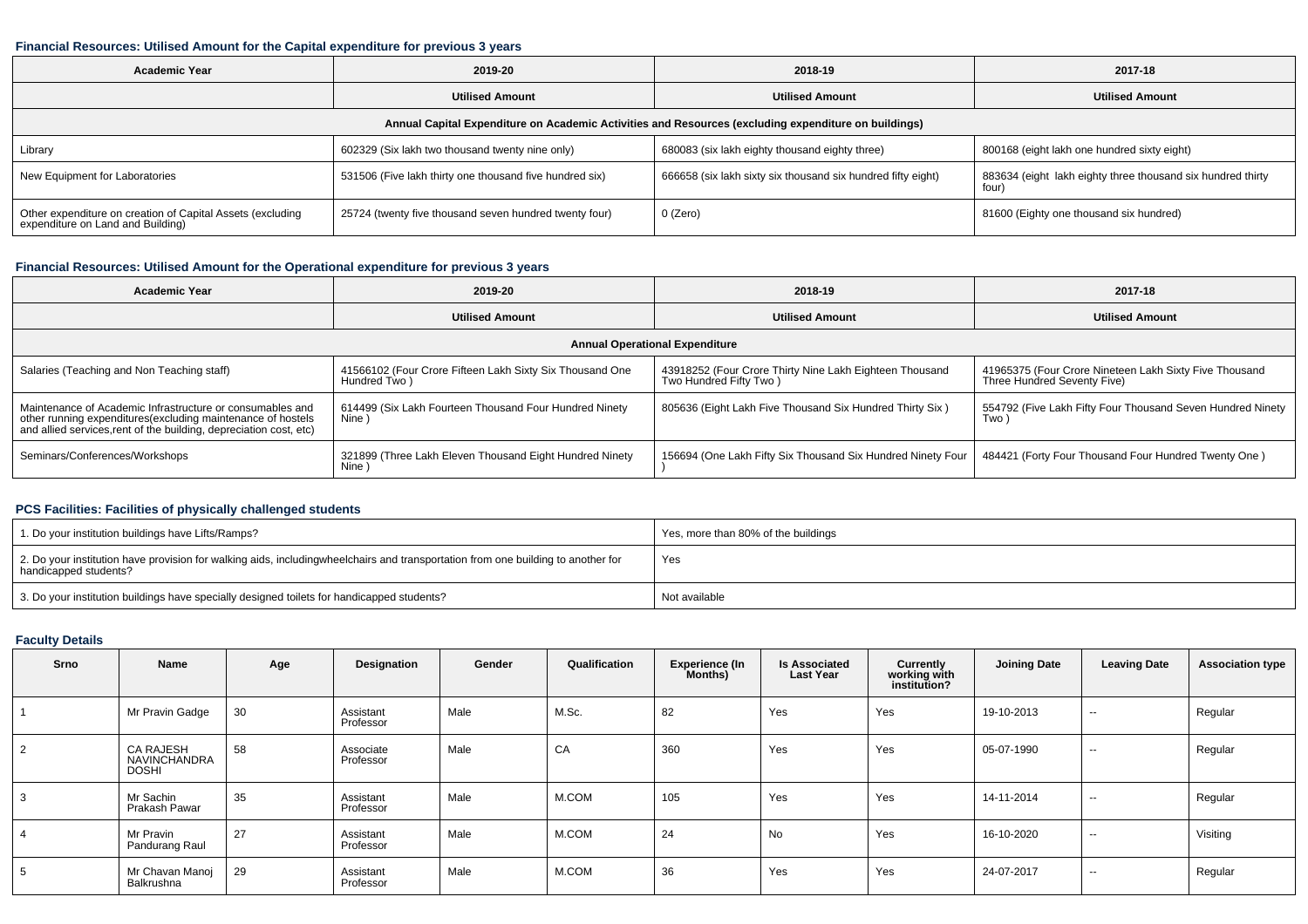| 6              | Dr Sushila A<br>Yadav                  | 37 | Assistant<br>Professor | Female | Ph.D             | 81             | Yes | Yes | 10-10-2013 | $\sim$                   | Regular                |
|----------------|----------------------------------------|----|------------------------|--------|------------------|----------------|-----|-----|------------|--------------------------|------------------------|
| $\overline{7}$ | Mr Shitalkumar<br>Shivaji Jarkoli      | 33 | Assistant<br>Professor | Male   | M.COM            | 42             | Yes | Yes | 23-12-2016 | $\overline{\phantom{a}}$ | Regular                |
| 8              | Miss Suhas<br>Ramchandra<br>Sawant     | 31 | Assistant<br>Professor | Female | M.A.(Economics)  | 36             | Yes | Yes | 01-08-2017 | $\overline{\phantom{a}}$ | Regular                |
| 9              | Mrs SMRUTI<br>ABHIJIT<br>SALUNKE       | 38 | Assistant<br>Professor | Female | M.COM            | 148            | Yes | Yes | 21-06-2009 | ш.                       | Adhoc /<br>Contractual |
| 10             | Miss Smriti<br>Rashmi Parhi            | 27 | Assistant<br>Professor | Female | M.A.(Sociology)  | 26             | Yes | Yes | 24-08-2019 | $\sim$                   | Adhoc /<br>Contractual |
| 11             | Mr Prakash<br>Dnyanba<br>Khandare      | 27 | Assistant<br>Professor | Male   | MSc(Mathematics) | 36             | Yes | Yes | 28-07-2017 | $\overline{a}$           | Regular                |
| 12             | Miss Mini Rajan                        | 53 | Assistant<br>Professor | Female | M.A              | 105            | Yes | Yes | 14-11-2011 | $\overline{a}$           | Regular                |
| 13             | Mr Mrunal<br>Bhaskar<br>Khobragade     | 39 | Assistant<br>Professor | Male   | M.A.(Economics)  | 142            | Yes | Yes | 05-09-2008 | --                       | Regular                |
| 14             | Mrs Kalpana<br>Gawde                   | 50 | Assistant<br>Professor | Female | M.A              | 104            | Yes | Yes | 14-11-2014 | ш.                       | Regular                |
| 15             | Mr Abhijeet D<br>Auchar                | 29 | Assistant<br>Professor | Male   | M.A              | $\overline{4}$ | No  | Yes | 27-11-2020 | ш.                       | Adhoc /<br>Contractual |
| 16             | Ms Foram Shah                          | 28 | Assistant<br>Professor | Female | MSc(IT)          | 20             | Yes | Yes | 15-07-2019 | ш.                       | Adhoc /<br>Contractual |
| 17             | CA Nameeta<br>Hitesh Agrawal           | 38 | Assistant<br>Professor | Female | CA               | 72             | Yes | Yes | 14-07-2014 | ш.                       | Adhoc /<br>Contractual |
| 18             | Ms Hiral M<br>Parakhiya                | 25 | Assistant<br>Professor | Female | MSC(IT)          | 25             | Yes | Yes | 15-07-2019 | ш.                       | Adhoc /<br>Contractual |
| 19             | Mr Sanket Deepak<br>Jadhav             | 30 | Assistant<br>Professor | Male   | M.COM            | 42             | Yes | Yes | 12-07-2017 | ш.                       | Adhoc /<br>Contractual |
| 20             | Mrs Vinaya K<br>Bagwe                  | 36 | Assistant<br>Professor | Female | MSC(IT)          | 137            | Yes | Yes | 01-07-2008 | --                       | Adhoc /<br>Contractual |
| 21             | Mr Ramkrishna<br>Dattatray Shikhare    | 27 | Assistant<br>Professor | Male   | M.COM            | 48             | Yes | Yes | 01-07-2020 | н.                       | Adhoc /<br>Contractual |
| 22             | Mrs PRACHI<br>KADAM                    | 42 | Assistant<br>Professor | Female | <b>MMS</b>       | 144            | Yes | Yes | 01-07-2008 | --                       | Adhoc /<br>Contractual |
| 23             | Mrs Kavita Sandip<br>Dangle            | 46 | Assistant<br>Professor | Female | M.COM            | 120            | Yes | Yes | 22-07-2010 | --                       | Adhoc/<br>Contractual  |
| 24             | Mr Jidneah<br>Digambar Vetal           | 32 | Assistant<br>Professor | Male   | M.COM            | 26             | Yes | Yes | 01-10-2020 | $\overline{\phantom{a}}$ | Adhoc /<br>Contractual |
| 25             | Mrs Rupal Tarak<br>Sheth               | 47 | Assistant<br>Professor | Female | <b>B.Tech</b>    | 200            | Yes | Yes | 06-10-2008 | $\overline{\phantom{a}}$ | Adhoc /<br>Contractual |
| 26             | Miss Sailee Girish<br>Mhatre           | 25 | Assistant<br>Professor | Female | M.COM            | 24             | Yes | Yes | 01-10-2020 | $\overline{\phantom{a}}$ | Adhoc /<br>Contractual |
| 27             | Mr Chandrakant<br><b>Tukaram Patil</b> | 38 | Assistant<br>Professor | Male   | M.A.(Economics)  | 104            | Yes | Yes | 14-11-2011 | $\sim$                   | Regular                |